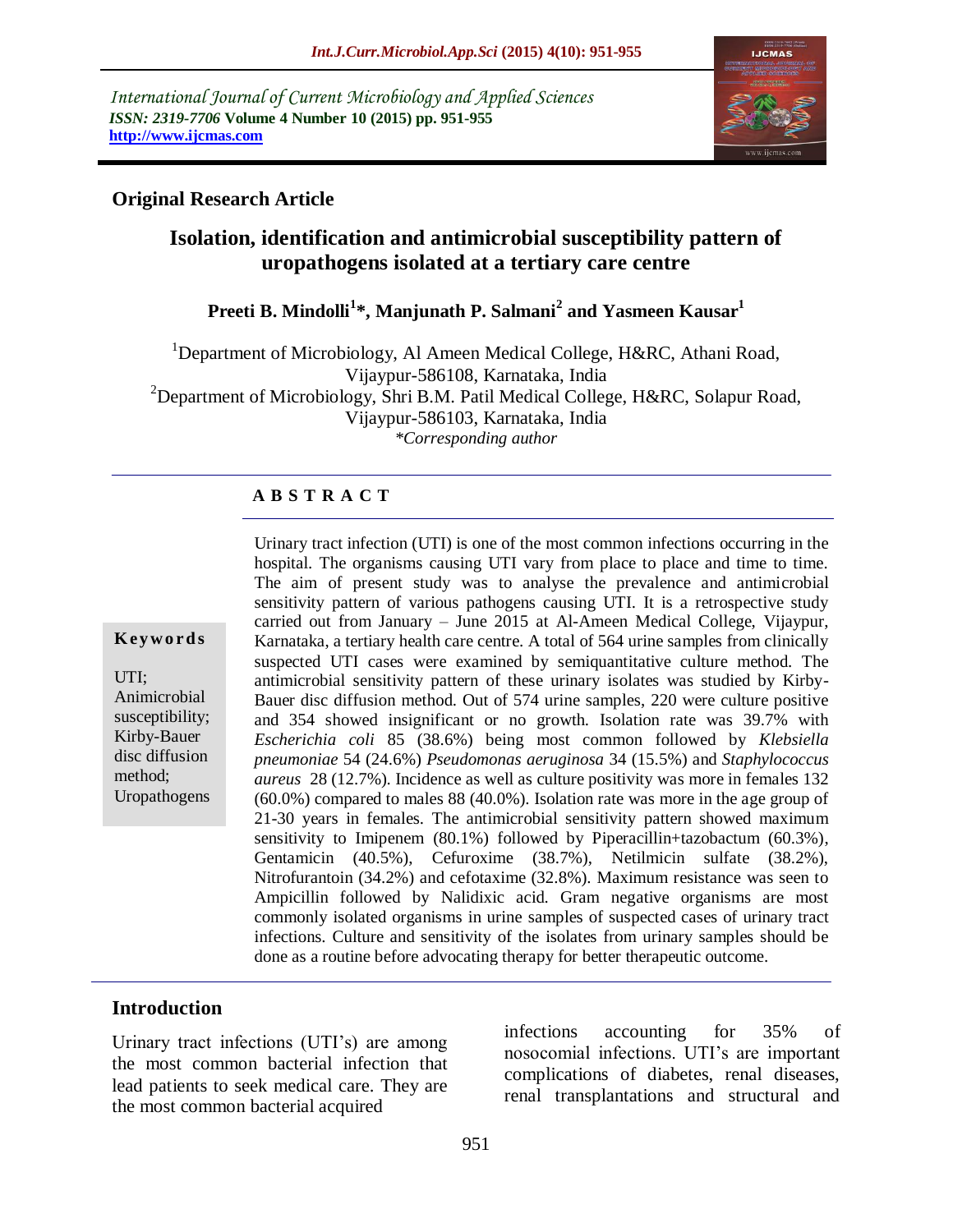neurological abnormalities that interfere with urine output.

Despite widespread availability of antibiotics, treatment of UTI is still difficult due to antibiotic resistance in uropathogens. Antibiotic resistance in uropathogens is due to frequent misuse of antibiotics. Antibiotics are prescribed even before results of urine culture are available. Since pattern of antibiotic resistance among uropathogens vary even over a short periods and depend on site of isolation in different environments, periodic evaluation of antimicrobial susceptibility pattern of uropathogens is needed to update the information. The present study aim to know most common bacterial cause for UTI and their antimicrobial susceptibility pattern.

### **Materials and Methods**

It is a retrospective study undertaken from January – June 2015 in Al Ameen Medical College, H&RC, Vijaypur, Karnataka. The study protocol was approved by Institutional Ethical Committee of Al-Ameen Medical College, H&RC. A total of 222 culture proven urine isolates were studied. Samples were collected from both in-patient as well as outpatient departments. Majority of samples were clean catch midstream urine specimens, others included catheterized urine specimen and suprapubic aspirates.

Culture was done by calibrated loop technique. A calibrated loop which delivers 0.01 ml of specimen was used to detect lower number of organisms in certain specimens. It was plated on Cysteine Lactose Electrolyte Deficient (CLED) agar. The plates were incubated at  $37^0$ C overnight. For Gram negative bacilli more than  $10^5$  colonies per ml of urine, for Gram positive  $10^3$ - $10^5$  colonies per ml was considered significant. Isolates were identified by colony morphology, Gram

reaction and various biochemical tests. Reincubation of negative cultures for another 24 hours was done and reported at the end of 48 hours of incubation. Kirby-Bauer disc diffusion method was used to assess antimicrobial sensitivity of isolated pathogens. Different antibiotics included ampicillin (10 µg), nalidixic acid (30 µg), norfloxacin(10  $\mu$ g), ciprofloxacin(5  $\mu$ g), nitrofurantoin, (300 µg), gentamicin (10 µg), netilmicin sulfate (30 µg), cefuroxime(30 µg), cefotaxime(30 µg), chloramphenicol(30 µg) piperacillin+tazobactum (100/10 µg), imipenem (10 µg) were used to test sensitivity.

## **Results and Discussion**

Out of 574 urine samples, 220 were culture positive and 354 showed insignificant or no growth. Isolation rate was 39.7% with Escherichia coli 85 (38.6%) being most common followed by Klebsiella pneumoniae 54 (24.6%) Pseudomonas aeruginosa 34 (15.5%) and *Staphylococcus aureus* 28 (12.7%) as shown in Table 1 below:

Incidence as well as culture positivity was more in females 132 (60.0%) compared to males 88 (40.0%). Isolation rate was more in the age group of 21-30 years in females as shown in Figure 1 below:

The antimicrobial sensitivity pattern showed maximum sensitivity to Imipenem (80.1%) followed by Piperacillin+tazobactum (60.3%), Gentamicin (40.5%), Cefuroxime (38.7%), Netilmicin sulfate (38.2%), Nitrofurantoin (34.2%) and cefotaxime (32.8%). Maximum resistance was seen to Ampicillin followed by Nalidixic acid as shown in Table 2 below:

The urinary infection can involve any part of the genital tract from urethra to renal parenchyma. The underlying cause of this infection is the retrograde ascent of perineal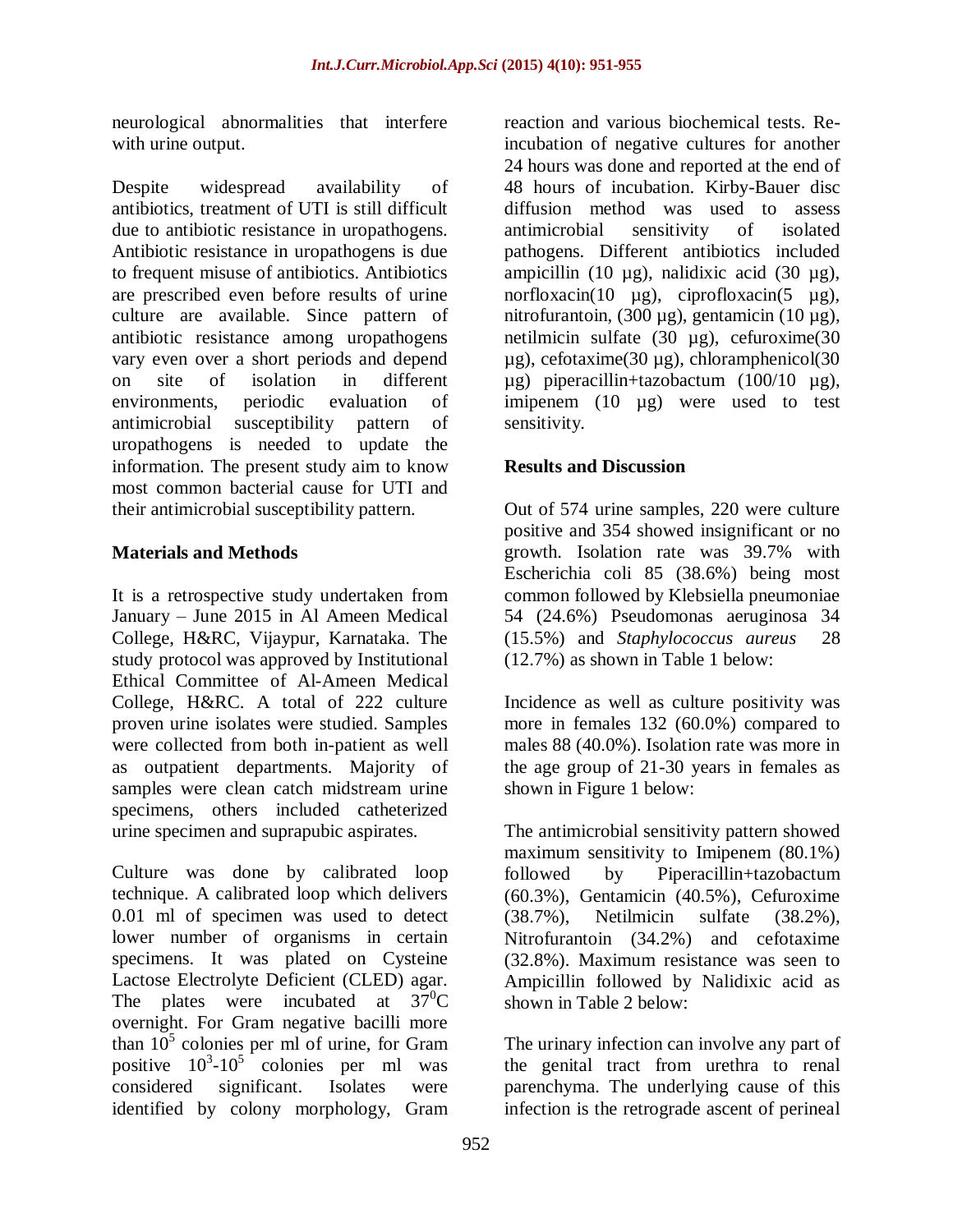flora through the urethra. It especially affects the females because of the shorter and wider urethra. Regional monitoring of the causative bacteria and their susceptibility patterns provides the clinician with data that determines the selection of empirical treatment.

| <b>Organisms</b>       | Total isolates $(N=220)$ |
|------------------------|--------------------------|
| Eshcherichia coli      | 85 (38.6%)               |
| Klebsiella pneumoniae  | 54 (24.6%)               |
| Pseudomonas aeruginosa | 34 (15.5%)               |
| Staphylococcus aureus  | 28 (12.7%)               |

#### **Table.1** Bacteria isolated from UTI cases

| <b>rapie.</b> Allubroux schsitivity pattern of uropathogens |                 |             |              |             |  |
|-------------------------------------------------------------|-----------------|-------------|--------------|-------------|--|
| Antibiotics                                                 | Isolates tested | Sensitive   | Intermediate | Resistant   |  |
| Imipenem                                                    | 220             | 216 (98.2%) | $02(0.9\%)$  | $02(0.9\%)$ |  |
| Piperacillin+tazobactum                                     | 220             | 208 (94.5%) | $03(1.4\%)$  | $09(4.1\%)$ |  |
| Gentamicin                                                  | 220             | 182 (82.7%) | $04(1.8\%)$  | $14(6.4\%)$ |  |
| Cefuroxime                                                  | 220             | 173 (78.6%) | $07(3.2\%)$  | 40 (18.2%)  |  |
| Netilmicin sulfate                                          | 220             | 187 (85.0%) | $03(1.4\%)$  | 30(13.6%)   |  |
| Nitrofurantoin                                              | 220             | 166 (75.5%) | 04 $(1.8\%)$ | 50 (22.7%)  |  |
| cefotaxime                                                  | 220             | 192 (87.3%) | 06(2.7%)     | 22 (10.0%)  |  |
| Ampicillin                                                  | 220             | $02(0.9\%)$ | <b>Nil</b>   | 218 (99.1%) |  |
| Nalidixic acid                                              | 220             | $02(0.9\%)$ | $01(0.5\%)$  | 217 (98.6%) |  |

#### **Table.2** Antibiotic sensitivity pattern of uropathogens

**Fig.1** Age distribution among the growth positive cases

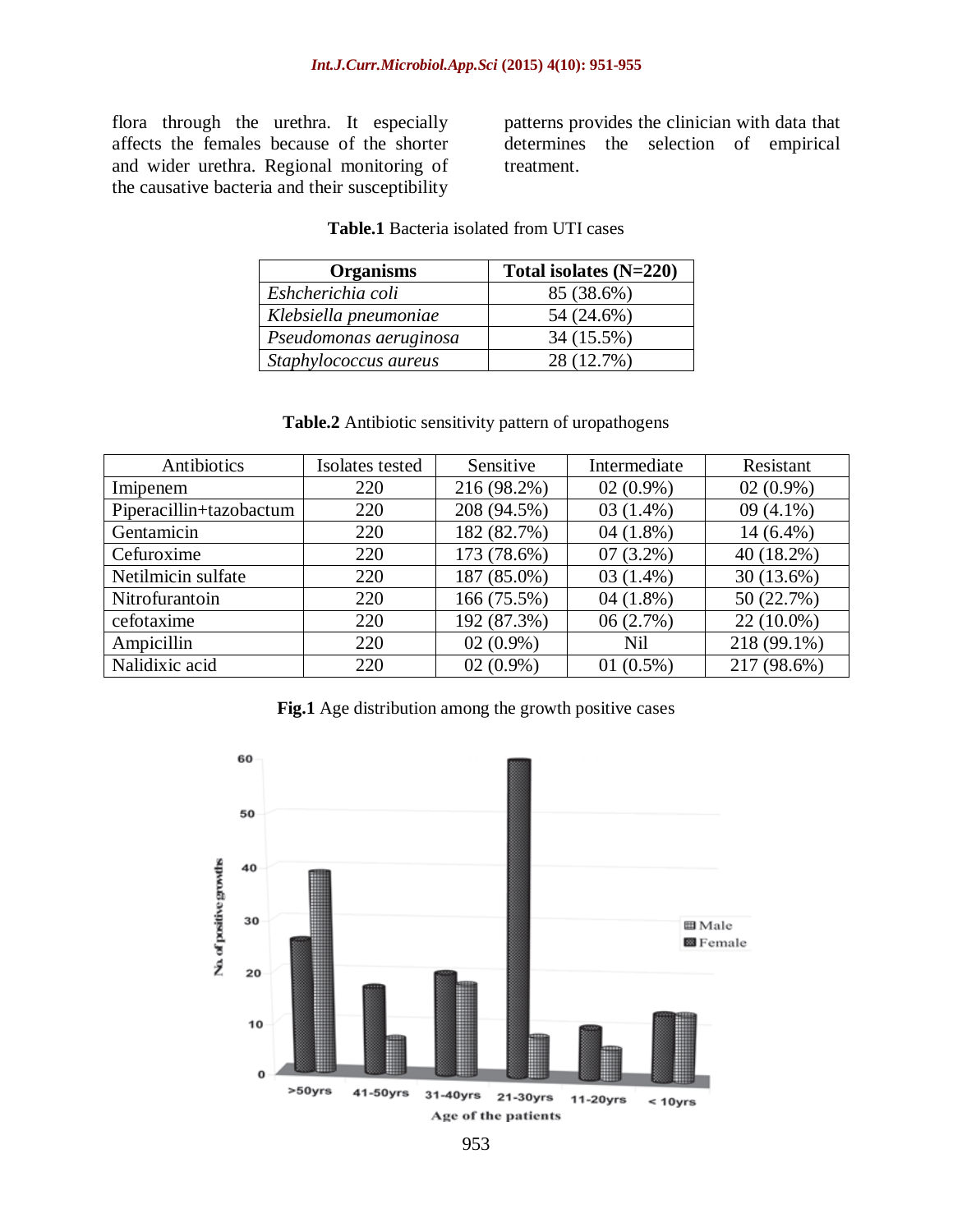Mostly UTIs are bacterial in nature and require broad spectrum antibiotic treatment. The Choice of antibiotics are Floroquinolones, cephalosporins and aminoglycosides. Cephalosporins including cephradine, cefaclor, cefotaxime and ceftazidime act as inhibitor of cell wall and are used frequently for treatment for gram negative infection. The mechanism of action of Floroquinolones including ciprofloxacin, ofloxacin, enoxacin and sparfloxacin is to inhibit the activity of essential enzymes (DNA gyrase and topoisomerase) for the DNA replication. The aminoglycosides act by inhibiting the bacterial protein synthesis. The selection of antimicrobials for treatment should not be arbitary but on knowledge of regional data on microbial isolates and their sensitivity to antibiotic. Based on these data regional empirical therapy is recommended for effective control of infection. We found that *E. coli* showed maximum resistance to Ampicillin (99.1%) and nalidixic acid (98.6%). Other uropathogens isolated also showed high resistance to ampicillin and nalidixic acid. All the uropathogens isolated in our study showed high sensitivity to imipenem, piperacillin+ tazobactum, cefotaxime, netilmicin sulfate, gentamicin, cefuroxime and nitrofurantoin. These findings are similar to previous studies. The best response against these bacteria was observed with cefotaxime, nitrofurantoin and gentamicin, that corresponds to regional and international findings. Resistance to ampicillin, and nalidixic acid has increased significantly all over the world11. At the same time susceptibility to cefotaxime, piperacillin+tazobactum and imipenem is seen in our region and so are the most effective treatment in UTI. The reason for the low resistance in these antibiotics may be due to their relative expense and because they are not easily available. Thus, these drugs could be considered as alternative options in empirical treatment of UTIs.

Since *E. coli* is the most commonly cultured isolate, its susceptibility should be considered foremost. The most effective antibiotic against *E. coli* is nitrofurantoin in comparison to other commonly used antibiotics such as ampicillin. Therefore nitrofurantoin should be the first line of treatment in UTI. It is imperative that indiscriminate use of these and all other antibiotics is stopped at all levels so that resistance does not increase and the choice of available and effective antibiotics is not limited.

In conclusion, Gram negative organisms are most commonly isolated organisms in urine samples of suspected cases of urinary tract infections. Culture and sensitivity of the isolates from urinary samples should be done as a routine before advocating therapv for better therapeutic outcome.

## **Reference**

- Acharya, A., R Gautam and L Subedee. 2011. Uropathogens and their antimicrobial susceptibility pattern in Bharatpur, Nepal Nepal Med Coll J. 13(1): 30-33.
- Amin M, Mehdinejad M, Pourdangchi Z. 2011. Study of bacteria isolated from urinary tract infections and determination of their susceptibility to antibiotics. Jundishapur J Microbiol. 2(3): 118-23.
- Beyene G, Tsegaye W. 2011. Bacterial uropathogens in urinary tract infection and antibiotic susceptibility pattern in Jimma University Specialized Hospital, South-west Ethiopia. Ethiop J Health Sci. 21(2): 141-16.
- Daza R, Gutierrez J, Piedrola G. 2001. Antibiotic susceptibility of bacterial strains isolated from patients with community-acquired urinary tract